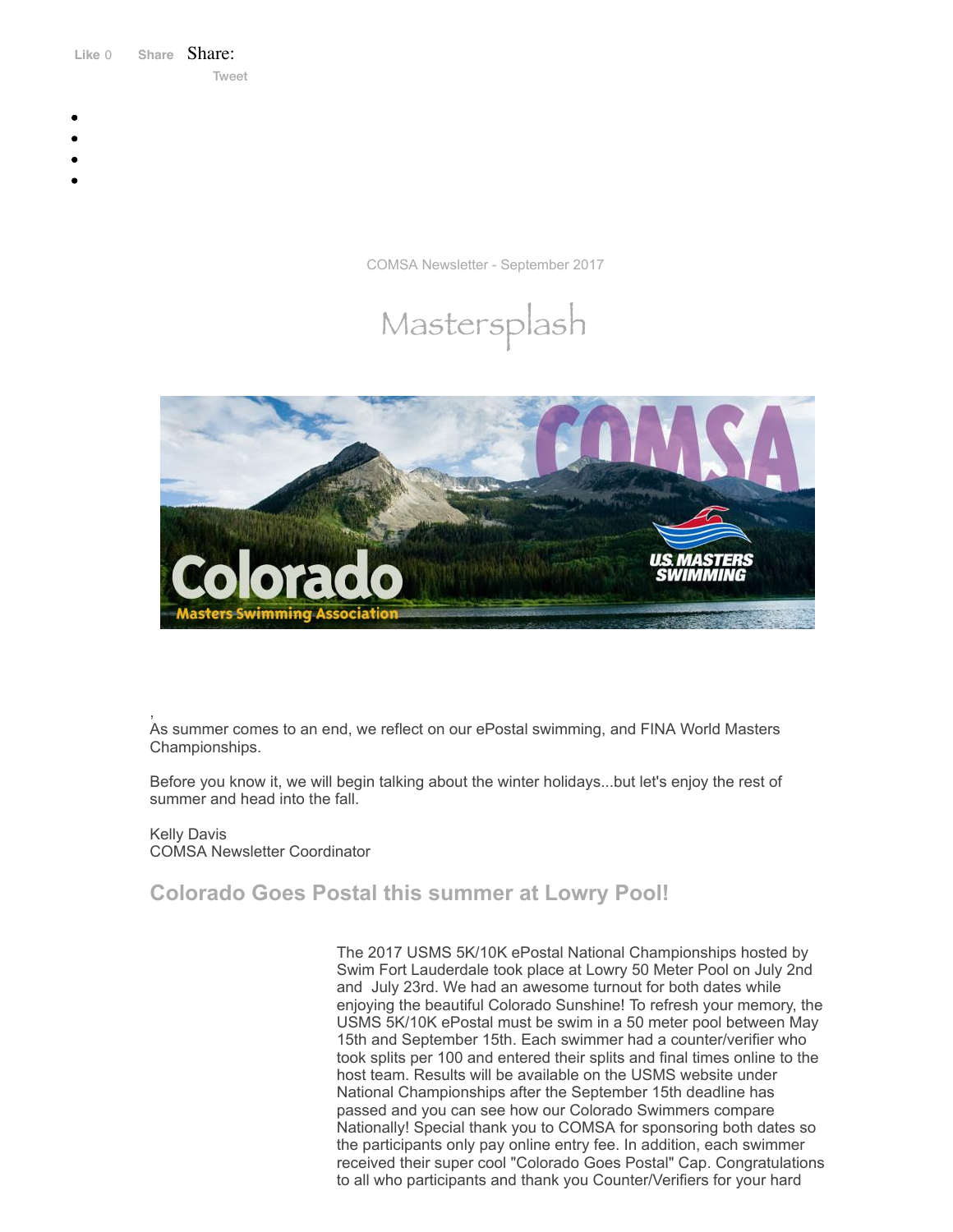

work and patience in taking splits. For those of you who did not get to swim the 5K/10K ePostal, you still have until midnight September 15th to complete your swim!

USMS Swimmers and Coaches, we have one more awesome opportunity to show the rest of the country how Colorado Goes Postal! The USMS 3000 yd/6000 yd ePostal National Championships are hosted this year by our very own Loveland Masters Team and must be completed between September15th and November 15th. Both distances can be swum in a yard or meter pool and you must be registered through USMS. This will be the very first time a Colorado Team has hosted an ePostal National Championship! Challenge your swimmers, teammates and yourself to swim either or both the 3000 yd/6000 yd ePostal and support your Colorado Loveland Master Team in the process! Once again, COMSA will be sponsoring 2 Sunday

morning opportunities in October to participate with other swimmers and of course you will receive your "Colorado Goes Postal" Cap. Dates and pool will be available on the COMSA website as soon as confirmation is received, so stay tuned. You must have a Counter/Verifier to record splits for you. Stop watches, clipboards and split sheets will be provided. You can email [nicolevanderpoel@msn.com](mailto:nicolevanderpoel@msn.com) with your interest or questions.

GO POSTAL COLORADO!! Nicole Vanderpoel, Long Distance Pool Chair

#### Photo [Gallery](http://www.comsa.org/events/2017/ePostal/2017_ePostal_summer_Gallery.html) of this event

## **USMS Swimmers Break Eight World Records at FINA Worlds in Hungary**

**Tamalpais Aquatic Masters' Laura Val had four individual world records**

By: Daniel [Paulling](http://www.usms.org/articles/articlesearch.php?AuthorID[]=443) | August 25, 2017

Very few swimmers at the 17th FINA World Masters Championships in Budapest showed the range of Manatee Aquatic Masters Inc.'s Ruth Shaps, who won three races.

Those races? The 3,000-meter open water swim and the 50- and 200-meter freestyle events in the women's 70-74 age group.

"After my first win, the open water 3K, the feeling was more of relief than excitement," Shaps, the only U.S. Masters Swimming representative to win an open water and a pool event, wrote in an email. "[It's] hard to get excited when you're tired. It was a great way to start the competition, taking the stress off, allowing me to enjoy more of Budapest and the meet.

"The [open water] was a completely different race from the other two. The 200 was exciting as the water was very clear, with a bright day outdoors so everyone could see everyone else. Pacing and strategy played key roles, something I'm not very used to.

"There was no strategy in the 50 other than getting to the wall first. This is my favorite race as it reminds me of childhood days where, as kids in the public pool, we're all hanging on the gutter and someone says, 'Race you?!?' Then someone takes off."

Shaps was a part of a group of USMS swimmers who recorded eight of the 35 world records set at the meet, a performance led by Tamalpais Aquatic Masters swimmer Laura Val, who broke four individual records and was part of a record-setting mixed 4x50 freestyle relay.

[Continue](http://www.usms.org/articles/articledisplay.php?aid=3390) Reading

**Quick Links Upcoming Events Ongoing Events**

**[Register Now](http://comsa.org/joining/index.html)** *There is currently no upcoming events.*

**2017 Check off [Challenge](http://www.usms.org/fitness/content/checkoff)**